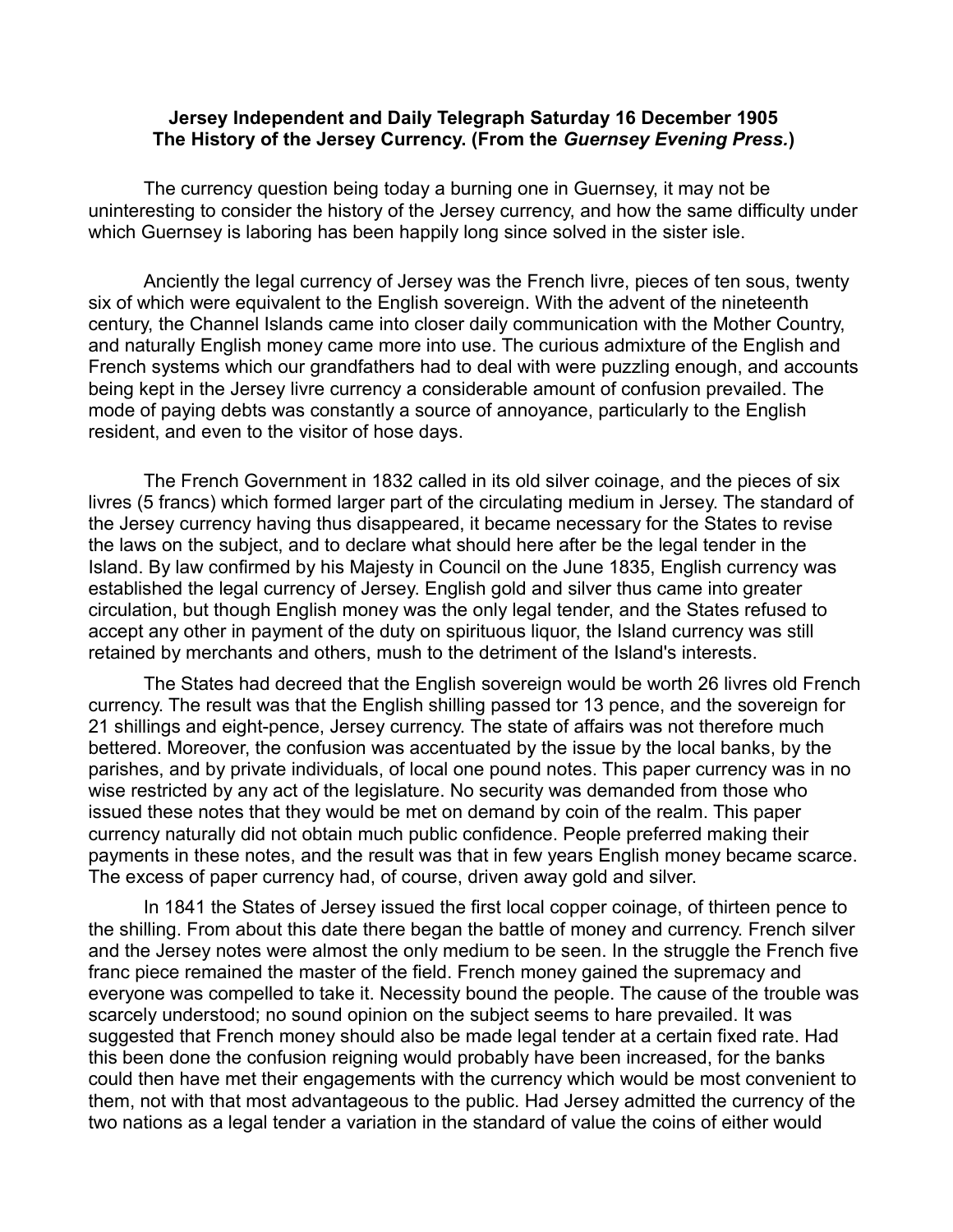have produced an incalculable mischief.

The condition of affairs above depicted continued down to 1873, when the crash of the Mercantile and Joint Stock Banks came. The reprehensible conduct of the directors of these banks in putting in circulation enormous quantity of notes entirely out proportion to the commercial requirements of the community coupled with the fact that they had been conducting for years the most hazardous and illegal speculations, brought about this terrible disaster, which spelt ruin for many Jersey families. The banks were found absolutely without gold or silver to meet their requirements.

 Adversity taught its severe lesson. When the Island recovered from the blow, a more healthy system of banking obtained, and since those days the monetary transactions of Jersey have been conducted by the banks in satisfactory manner and sound principles of finance. With the disappearance of the Jersey bank note (only few parish ones now remain) English gold and silver flowed in, and the only nuisance to be still removed was the local copper coinage of 13 pence to the shilling.

The Jersey 'thirteenpence to the shilling' coinage was abolished three years later, in 1876, upon a petition to the States by the principal merchants and tradesmen of St. Helier's. In their petition they set out the inconvenience resulting from the use of two currencies and the annoyance caused thereby to visitors. They considered it acted as a drawback to the prosperity of the island. Visitors could not comprehend the exact price of articles, whilst in the hotels and markets they were always asked to pay British money.

There can be no doubt that the old Jersey copper coinage was an intolerable nuisance. Of course as in every other question when a change or a form is proposed, there are to be found persons who fear that the ship of State may founder. In Jersey in 1876 such were not wanting. The main, indeed perhaps the sole argument advanced for the preservation of the Jersey copper coinage of 13 pence to the shilling was that the poor, laying out money to great extent in single pence, would lose by the substitution of 12 for 13 parts to the shilling. The supposition is of coarse ridiculous. It was based on the idea that the more you divide the shilling the more yon can buy with it. If that were so, then it would have been desirable to increase the number of pence in the shilling. Nothing more silly could well be imagined. You may divide a shilling by many pence or pound by many shillings as you please but add to it's value you cannot. The Jersey States saw the matter in the right light and abolished the objectionable currency.

The competition which had adjusted penny worth's to Jersey pence has adjusted them equally to British pence. The Jersey pound and the Jersey shilling – idle creations of the local imagination, conjured up Heaven knows why, except it were to make a pound or a shilling appear something bigger than they really were – have disappeared. The poor did not suffer; and Jersey's currency has ever since been most satisfactory.

Almost the whole circulating medium in Jersey today is English; a very small amount of French money is naturally in use; it must be so where there is large French population and constant relations with France. This French money is received at the usual discount.

Guernsey might well and to her great advantage copy a leaf from the Statute book of the sister isle and adopt the English standard as the only legal currency of the island, retaining, Jersey has done, its bronze coinage of twelve pennies to the shilling. The convenience which would result from this change must at once strike every man who will take the trouble to think over the matter for five minutes. I shall be happy if these few notes on Jersey's experience will assist Guernseymen in forming correct view on this important subject.